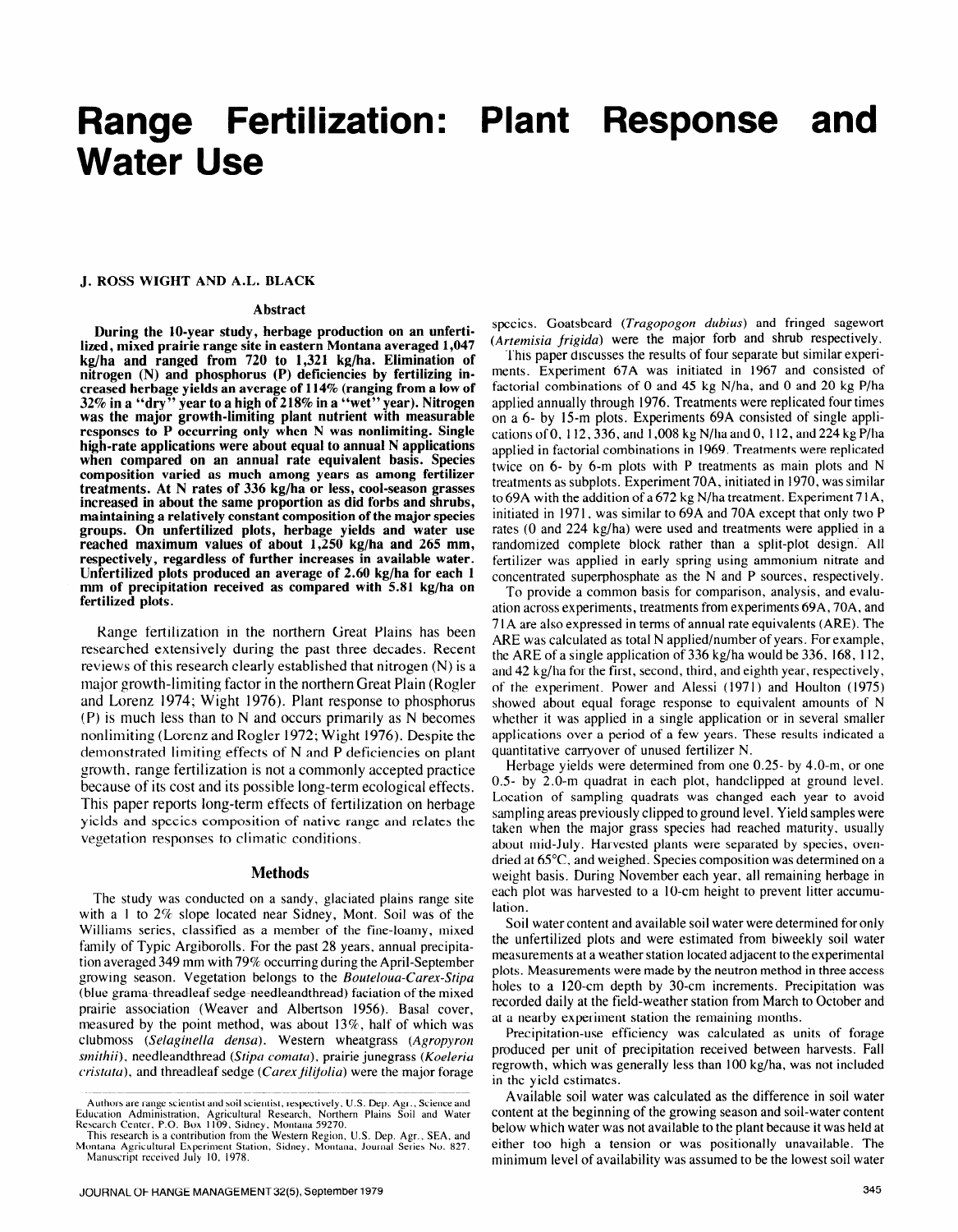contents measured during the study period. Plant-available water was calculated as the soil water available at the beginning of the growing season plus precipitation that occurred between the beginning of the growing season and harvest. In this study, April 15 and July 15 were considered the beginning of the growing season and harvest, respectively.

### **Results and Discussion**

#### **Herbage Production**

Annual precipitation during the IO-year study period averaged  $13\%$  above the long-term (1949-1976) average (Table 1). Of the three below-average precipitation years (1968, 1970, 197 I ), herbage production on the unfertilized plots was drought restricted only in 1968 and 1971.

Average annual herbage yields of all unfertilized plots are summarized in Table 1. Lowest yields were generally associated with years with lowest precipitation. In 1968 and 197 1, the precipitation was only slightly below the long-term average, and the herbage yields were 788 and 720 kg/ha. respectively. Yields were also low in 1973 despite above-average precipitation. This was due in part to untimely distribution of precipitation: during April and May there was a 38-day period when only 7 mm was received. In 1970, a below-average precipitation year, the reverse happened: a high precipitation in April and May plus some carryover soil water from 1969 resulted in yields of the same magnitude as in the above-average precipitation years.

Yields on the unfertilized plots reached maximum values near 1,250 kg/ha and did not increase much beyond this level, regardless of increases in precipitation or plant available water (Table 1). This level of maximum production was reached with as little as 263 mm of plant available water in 1967, whereas 439 mm of plant available water in 1969 did not increase yields above the 1967 level. On this range site, water was a limiting factor only up to the 1,250 kg/ha yield level.

Wight and Black (1971) found that herbage yields from Northern Great Plains rangelands usually averaged less than 1,100 kg/ha and that yield increases due to additional water seldom exceeded 550 kg/ha. Similar results were reported by Smika et al. (1965), where doubling the plant available water by irrigation increased herbage production an average of only 46%. In this study, the maximum yield of about 1,250 kg/ha was only 65% more than the average yield of the three lowest production years (1968, 1971, and 1973). It appears that for the Northern Great Plains, maximum potential yield increases due to above-



**Fig. 1.** *The herbage yield-N relationship as ajfected by P.* 

average annual precipitation are about 50% of the long-term average production rate.

Applications of N and N plus P significantly ( $P = 0.1$ ) increased herbage yields during the IO-year study (Tables 1 and 2 and Fig. 1 and 2). Magnitude of response varied with both the annual climate and application rate. Yield increases due to N plus P applied in nonlimiting quantities ranged from a low of 32% in 1968 to a high of 218% in 1972 with a 10-year average of I 14%. This is a little lower than the 143% increase reported by Lorenz and Rogler ( 1972) working under similar conditions but in a 15% higher precipitation zone.

During the three lowest production years (1968, 1971, and 1973), yield increases due to fertilization averaged 73%. The yields for these 3 years are probably conservative estimates of the long-term average yield for this range site, thus indicating that N and P deficiencies are reducing herbage production by about 550 kg/ha during average production years. During above-average production years, yield decreases due to N and P deficiencies may exceed 2,000 kg/ha.

Most of the yield response to fertilization was due to N (Table 2 and Fig. 1.). Phosphorus increased yields only when applied in combination with N and, when N was nonlimiting, increased yields an additional 20%.

**Table 1. Annual harvest-to-harvest precipitation; herbage yields on unfertilized (NF) and fertilized (F) plots; precipitation-use efficiency WE); plant available water (PAW), and water use (WV).** 

|                              | 1967 | 1968 | 1969 | 1970  | 1971 | 1972 | 1973 | 1974 | 1975 | 1976 | Mean                     |
|------------------------------|------|------|------|-------|------|------|------|------|------|------|--------------------------|
| Precipitation (mm)           | 377  | 326  | 527  | 342   | 330  | 493  | 424  | 394  | 368  | 376  | 396                      |
| Yield <sup>1</sup> (kg/ha)   |      |      |      |       |      |      |      |      |      |      |                          |
| NF                           | 1276 | 788  | 1245 | 1205  | 720  | 1215 | 763  | 933  | 1321 | 1100 | 1057                     |
| $S_{\rm y} \times t_{1.1}^2$ | 186  | 34   | 112  | 84    | 58   | 84   | 73   | 71   | 92   | -93  |                          |
| FЗ                           | 2323 | 1041 | 3538 | 3466  | 1529 | 3866 | 1332 | 2008 | 2535 | 1608 | 2325                     |
| $S_{y} \times t_{-1}$        | 410  | 104  | 434  | 201   | 107  | 240  | 107  | 192  | 172  | 102  | $\overline{\phantom{m}}$ |
| $F \div NF$                  | 1.82 | 1.32 | 2.84 | 2.88  | 2.12 | 3.18 | 1.74 | 2.15 | 1.92 | 1.46 | 2.14                     |
| $PUE (kg/ha-mm)$             |      |      |      |       |      |      |      |      |      |      |                          |
| NF                           | 3.38 | 2.42 | 2.36 | 3.52  | 2.18 | 2.46 | 1.80 | 2.37 | 3.59 | 2.93 | 2.60                     |
|                              | 6.16 | 3.19 | 6.71 | 10.13 | 4.63 | 7.84 | 3.14 | 5.10 | 6.89 | 4.28 | 5.81                     |
| <b>NF</b>                    |      |      |      |       |      |      |      |      |      |      |                          |
| $PAW$ (mm)                   | 263  | 199  | 439  | 328   | 212  | 368  | 348  | 309  | 366  | 304  | 314                      |
| $WU$ (mm)                    | 227  | 172  | 259  | 265   | 183  | 263  | 245  | 221  | 265  | 228  | 233                      |

**'.\\crage from all expcrlments** 

<sup>2</sup>The mean plus or minus "Sy  $\times$  t<sub>11</sub>" is the 90% confidence interval of the mean

**\\cr+c 01 plot\ ulth N and 1' nonlimiting from all experiments**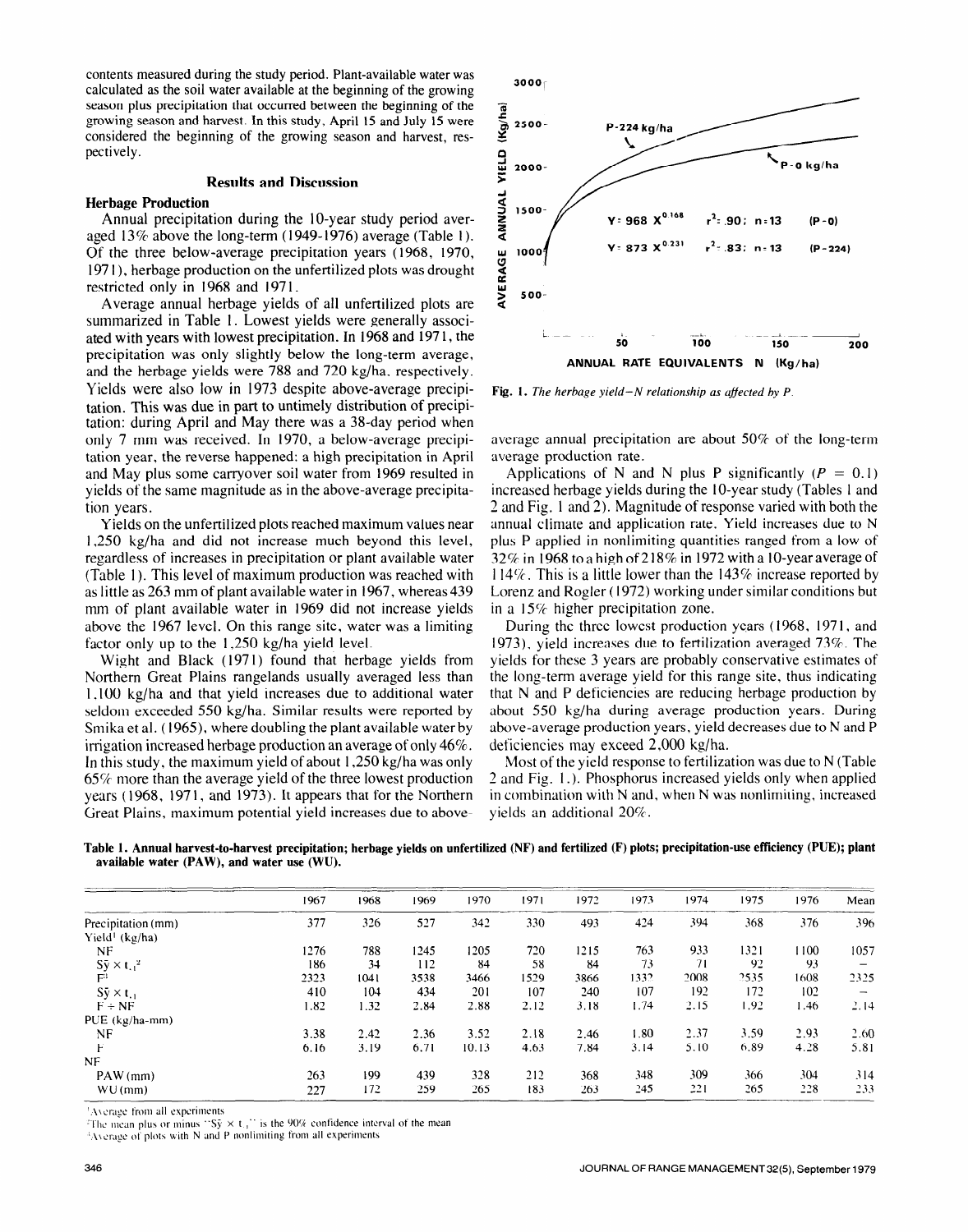

**Fig. 2.** *The herbage yield-N relationship as ajfected by climate.* 

The relationship between yield and N rate can be expressed bye the equation  $Y = AX^b$  where Y is yield (kg/ha) and X is N rate (ARE's) Fig. 1 and 2). Figure 1 shows that most of the yield response to N occurred at the lower rates with only small increases in yield per added increment of N as N rate increased beyond 40 to 50 kg/ha. Economically, the most effective N rates would be in the lower ranges.

Longevity of single, high-rate N applications is shown in Table 2. The 336 and 1,008 kg N/ha rates still had a significant residual effect on yields in 1976, 8 years after application. Power (1972) indicated that N is not likely to be leached through the soil profile in the Northern Great Plains. This is because very little water moves through soil profiles of semiarid rangelands under cover of perennial vegetation as indicated by the soil profile-primarily an accumulation of lime in the upper 1 m of

**3000**<sup>-</sup> **profile.** Under conditions where water moves through the profile, fertilizer N losses could be significant.

> When yields were averaged over the entire study period, the single, high-rate N applications were slightly more efficient than comparable annual applications. Average annual yields for the annual 45 kg N/ha treatment of experiment 67A and the 42 kg N/ha ARE treatment (single applications of 336 kg N/ha) of experiment 69A were 1,702, and 1,863 kg/ha, respectively. This small difference was due in part to the "N-sink" effect as discussed by Power (1972) and Wight (1976). In experiment 67A, maximum yield responses to annual applications of 45 kg N/ha did not occur until after the fourth year or until a total of 180 kg N/ha had been applied. With single, high-rate N applications, maximum responses occurred the same year as application. Also, the initiation of experiment 69A coincided with 2 years of above-average growing conditions, which allowed for maximum response to the applied N. Because of the sink effect, the most effective N treatments in terms of *N* useefficiency may be a high (150 to 250 kg/ha) initial N application followed by annual or periodic ARE applications of 30 to 50 kg/ha. Rates and/or frequencies of N application could be varied in response to climatic conditions.

> The initiation of three experiments (69A, 70A, and 71A) in consecutive years, which included both above- and belowaverage precipitation, provided an opportunity to observe possible treatment-year interactions. In 197 1, on plots where N and P were nonlimiting, first-year herbage yields averaged, 1,936 kg/ha in experiment 7 1 A as compared with 1,433 kg/ha in experiments 69A and 70A. In general, there is more response to fertilizer, particularly high rates, the first year of application than in succeeding years because the fertilizer-stimulated root system is able to reach and extract soil water that was not available to the unfertilized roots (Lorenz and Rogler 1967). Also, there was probably a much greater carryover of soil water from the "wet" years of 1969 and 1970 on the previously unfertilized plots of experiment 7 IA than on the previously

**Table 2. Herbage yields (kg/ha) as affected by N and P fertilization (kg/ha) for experiment 69A.** 

| Fertilizer treatment |              | Year |                 |      |      |      |      |      |      |      |  |  |  |  |  |
|----------------------|--------------|------|-----------------|------|------|------|------|------|------|------|--|--|--|--|--|
| N                    | P            | 1969 | 1970            | 1971 | 1972 | 1973 | 1974 | 1975 | 1976 | Mean |  |  |  |  |  |
| 0                    | $\Omega$     | 1188 | 1484            | 797  | 1205 | 646  | 1155 | 1270 | 1012 | 1095 |  |  |  |  |  |
| $\bf{0}$             | 112          | 1250 | 1069            | 757  | 1152 | 665  | 952  | 1437 | 953  | 1029 |  |  |  |  |  |
| $\bf{0}$             | 224          | 1254 | 1096            | 758  | 1252 | 766  | 1242 | 1512 | 1225 | 1138 |  |  |  |  |  |
| Mean                 |              | 1231 | 1216            | 771  | 1203 | 692  | 1116 | 1406 | 1063 | 1087 |  |  |  |  |  |
| 112                  | $\mathbf{0}$ | 2536 | 1876            | 1050 | 1501 | 1104 | 1621 | 1563 | 1282 | 1566 |  |  |  |  |  |
| 112                  | 112          | 2999 | 1508            | 848  | 1319 | 883  | 1164 | 1435 | 1117 | 1409 |  |  |  |  |  |
| 112                  | 224          | 3362 | 1951            | 925  | 1380 | 823  | 1200 | 1361 | 1003 | 1500 |  |  |  |  |  |
| <b>MEAN</b>          |              | 2966 | 1778            | 941  | 1400 | 936  | 1328 | 1453 | 1134 | 1492 |  |  |  |  |  |
| 336                  | $\bf{0}$     | 3177 | 2564            | 1122 | 2189 | 1165 | 1500 | 1667 | 1522 | 1863 |  |  |  |  |  |
| 336                  | 112          | 5277 | 3231            | 1002 | 2978 | 834  | 1455 | 2003 | 1176 | 2244 |  |  |  |  |  |
| 336                  | 224          | 4731 | 3224            | 1174 | 2859 | 1341 | 1384 | 1659 | 1385 | 2219 |  |  |  |  |  |
| <b>MEAN</b>          |              | 4395 | 3006            | 1099 | 2675 | 1113 | 1446 | 1776 | 1361 | 2109 |  |  |  |  |  |
| 1008                 | $\bf{0}$     | 2328 | 2945            | 1276 | 4108 | 1171 | 2075 | 1902 | 1643 | 2181 |  |  |  |  |  |
| 1008                 | 112          | 3849 | 3620            | 1263 | 4032 | 795  | 1583 | 2097 | 1877 | 2389 |  |  |  |  |  |
| 1008                 | 224          | 4194 | 4514            | 1727 | 3716 | 1562 | 1910 | 2386 | 1457 | 2683 |  |  |  |  |  |
| <b>MEAN</b>          |              | 3457 | 3693            | 1422 | 3952 | 1176 | 1856 | 2128 | 1659 | 2418 |  |  |  |  |  |
| LSD <sup>1</sup>     |              | 560  | SI <sup>2</sup> | 209  | 539  | 183  | 232  | 252  | 193  | 162  |  |  |  |  |  |
| LSD                  |              | 971  | 551             | 361  | 934  | 317  | 781  | 743  | 334  | 281  |  |  |  |  |  |
| LSD.                 |              | 1416 | 775             | 472  | 886  | 366  | 568  | 618  | 395  | 271  |  |  |  |  |  |

'LSD's **are for the N means, N at same P level, and P at same N level, respectively, with error probability=O.** I.  $\frac{2\pi}{3}$  Significant N  $\times$  P interaction.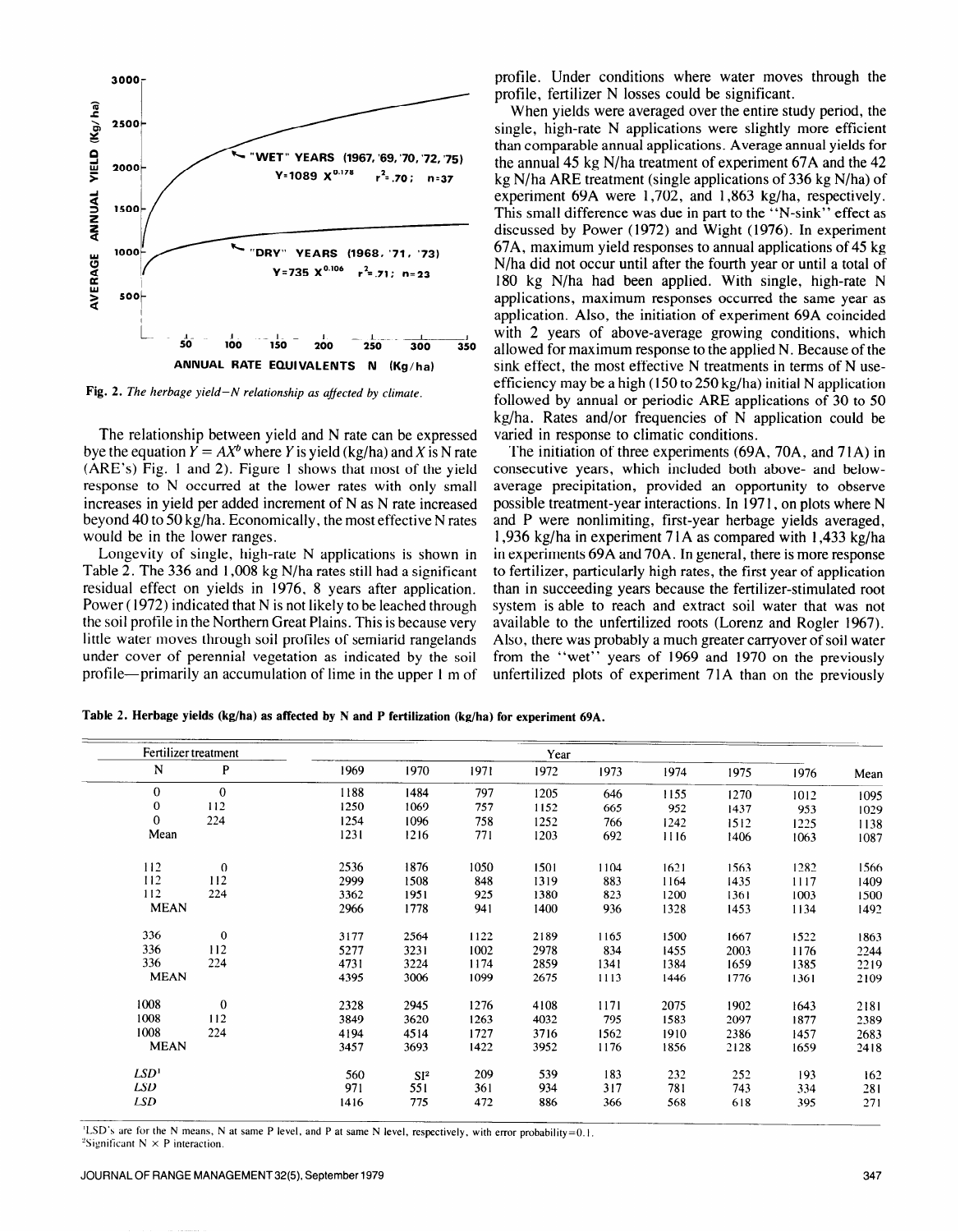fertilized plots of experiments 69A and 70A. In most other mustard plants may have been sufficiently palatable to respects, the three experiments were very similar throughout the encourage heavy grazing, thus reducing their detrimental study. effects

## **Species Composition**

The effects of range fertilization on species composition is a major ecological concern. Although this study contributes some knowledge of range species responses to fertilization, the results are limited in application because of the absence of grazing. Results of experiment 67A (Table 3) showed that species composition varied considerably among years on the unfertilized plots. Total perennial grasses, for example, varied from a low of 33% in 1976 to a high of 71% in 1973. The forbs and/or shrubs varied inversely with the grasses, whereas the sedges remained relatively constant throughout the study. Western wheatgrass and needleandthread accounted for much of the variation in percent grasses; whereas goatsbeard and fringed sage accounted for nearly all of the variation in the percent of forbs and shrubs.

The effect of N on species composition was relatively minor and varied with years. One of the largest N-induced changes in species composition occurred in 1972 and 1973 with a 6-fold increase in percent goatsberd and a corresponding decrease in percent perennial grasses, primarily western wheatgrass and needleandthread.

The effects of single, high-rate N applications and annual N applications of smaller magnitude were generally similar with the single, high-rate N applications increasing the percentage of grasses in some instances and the percentage of forbs and shrubs in others. The major difference between the single, high-rate N applications and the 45 kg N/ha applied annually occurred in 1972, a year of tansy mustard *(Descuruinia pinnatu)* infestation throughout eastern Montana. On plots that had received single applications of 336 kg/ha N or more plus P, tansy mustard yields ranged from 300 to over 4,000 kg/ha. Without P and regardless of the N rate, tansy mustard was absent or only a minor component of the vegetation complex.

Tansy mustard had a degrading effect on the species composition of the infested plots in subsequent years. In extreme cases of infestation, growth of nearly all perennial grasses was suppressed, resulting in secondary successions beginning with fringed sagewort and weedy annuals. The tansy mustard infestation was limited almost entirely to 1972 and some carryover into 1973. We can only speculate on what interaction grazing may have had on this infestation. The young, fertilized tansy

In agreement with other range fertilization experiments (Wight 1976), the cool-season species responded most to N fertilization. Blue grama, the major warm-season species of this site, was generally not affected by N rates up to 33 kg/ha but its percent composition was reduced as yields of the other species increased. At N rates above 336 kg/ha, blue grama yields decreased. Sedges responded least to fertilization so they also became a smaller portion of the total as production of other species increased.

## **Water and Precipitation Use**

Plant available water for the April 5 to July 15 growing season, as determined from weather station soil water and precipitation data, ranged from 199 to 439 mm, reflecting variability in annual precipitation amounts and distribution (Table 1). Previous work by Wight and Black ( 1978) showed that N fertilization had little effect on plant available water but it increased water use by as much as 17%. Water use, which was determined only for the unfertilized plots, did not fluctuate as much as did precipitation and plant-available water but increased linearly with plant-available water to a maximum of about 265 mm (Table 1). Above this level there was little or no further increase in water use, regardless of the amount of water available. In this study, water use (evapotranspiration) during the April 15 to July 15 growing season accounted for 59% of the annual precipitation. Wight and Black ( 1978) reported a similar percentage of 61%, and they found that with N fertilization 70% of the annual precipitation was used during the growing season.

A lack of linear correlation between the harvest-to-harvest precipitation and herbage yields on unfertilized plots reflects both the importance of precipitation distribution within the year and the upper yield limit of about 1,250. kg/ha, beyond which there were no further yield increases, regardless of the amount of precipitation or plant available water. During periods when annual precipitation is average or less most of the time, the yield limit would be reached only infrequently and correlation between precipitation and yield would probably be increased. In this study, N fertilization effectively removed the nutrientinduced yield limit, allowing water (precipitation) to sustain yields well beyond the 1,250-kg/ha limit. Excluding 1973, an anomalous year, the harvest-to-harvest precipitation accounted for half of the variability in herbage yields on fertilized plots  $(r^2)$  $= 0.50$ ;  $n = 9$ ). By measuring annual precipitation between July 1 and June 30, rather than between July 15 and July 14, the

Table 3. Yearly variation in species composition (%) on unfertilized (N<sub>o</sub>) and plots fertilized with 45 kg N/ha annually (N<sub>ax</sub>) for experiment 67A.

| <b>Species</b>     |       | Year and N treatment |              |              |       |          |       |          |       |                |    |                               |    |                |              |       |          |       |          |      |                |    |                  |
|--------------------|-------|----------------------|--------------|--------------|-------|----------|-------|----------|-------|----------------|----|-------------------------------|----|----------------|--------------|-------|----------|-------|----------|------|----------------|----|------------------|
|                    |       | 1967                 |              | 1968         |       | 1969     |       | 1970     |       | 1971           |    | 1972                          |    | 1974<br>1973   |              | 1975  |          | 1976  |          | Mean |                |    |                  |
|                    | $N_0$ | $N_{45}$             | $N_0$        | $\rm N_{45}$ | $N_0$ | $N_{45}$ | $N_0$ | $N_{45}$ | $N_0$ | $N_{45}$       |    | $N_0$ $N_{45}$ $N_0$ $N_{45}$ |    | $\mathbf{N_0}$ | $\rm N_{45}$ | $N_0$ | $N_{45}$ | $N_0$ | $N_{45}$ |      | $N_0$ $N_{45}$ |    | LSD <sup>1</sup> |
| Western-wheatgrass | 17    | 13                   |              | 15           |       | 10       | 14    | 12       | 20    | 14             | 16 | 28<br>-27                     | 16 | 18             | 18           | 20    | 11       | 10    | 13       | 17   | 15             | 11 | 12               |
| Blue grama         |       | 4                    | 8            | 8            |       |          | 10    |          | Q     | b              | 12 | 2 15                          |    | 12             |              | l3    |          | 8     | 9        | 10   | 6              |    | 10               |
| Prairie junegrass  |       | 8                    |              | 13           | 9     | 10       |       | 6.       | 12    | 12             |    |                               |    | 16             | 6            | 19    | 18       | 8     | 4        | 10   | 8              |    |                  |
| Needleandthread    |       | 9                    | <sub>n</sub> | 10           | 8     | 18       | 10    | 19       | 13    | 30             | 9  | 917                           | 9  | 12             | 15           | 8     | 14       |       | 13       | 9    | 15             | 9  | 11               |
| Threadleaf sedge   | 14    |                      |              | 12           | 13    | Q        |       |          |       | 13             | 8  |                               | 19 |                | 19           | 14    | 10       | 9     | 5        | 12   |                | 12 | 13               |
| Goatsbeard         |       |                      | 0            | $\Omega$     |       | h        | 4     |          |       |                | 6  | 39<br><sub>n</sub>            | 32 | 8              | 10           |       |          |       | 14       | 4    | 12             | Q  | 9                |
| Other forbs        | 8     | 10                   |              | 10           | 12    | 10       | 15    |          |       |                | 21 | 4                             | 5  | $\overline{2}$ | 9            | 14    |          | 13    |          |      | 6              | 10 |                  |
| Fringed sage       | 33    | 40                   | 29           | 27           | 18    | 24       | 19    | 26       | 16    | 22             | 14 | 8<br>4                        | b  |                | 16           |       | 27       |       | 2        | 15   | 21             | 16 |                  |
| Total grass        | 36    | 35                   | 37           | 47           | 40    | 48       | 43    | 43       | 56    | 61             | 46 | 71<br>39                      | 33 | 63             | 44           | 62    | 47       | 33    | 44       | 49   | 44             | 20 | 20               |
| Total sedge        | 20    | 13                   | 25           | 17           | 22    | 11       | 17    |          | 22    | 14             | 10 | 8 10                          | 22 | 15             | 21           | 17    | 12       | 16    | 13       | 17   | 15             | 14 | 14               |
| <b>Total forbs</b> | 10    | 13                   |              | 10           | 18    | 17       | 19    | 14       |       | $\overline{2}$ | 28 | 13<br>46                      | 39 | 20             | 19           |       | 12       | 34    | 23       | 17   | 19             | 17 | 17               |
| Total shrub        | 35    | 40                   | 31           | 17           | 20    | 24       | 21    | 26       | 18    | 22             | 16 | 8<br>6                        | 6  | -1             | 16           | 4     | 29       | 16    | 20       | 17   | 22             | 17 | 18               |

The values in the first and second columns are for comparing means among years at the same N-level and means between N-levels within the same year, respectively  $(P=0.1)$ .